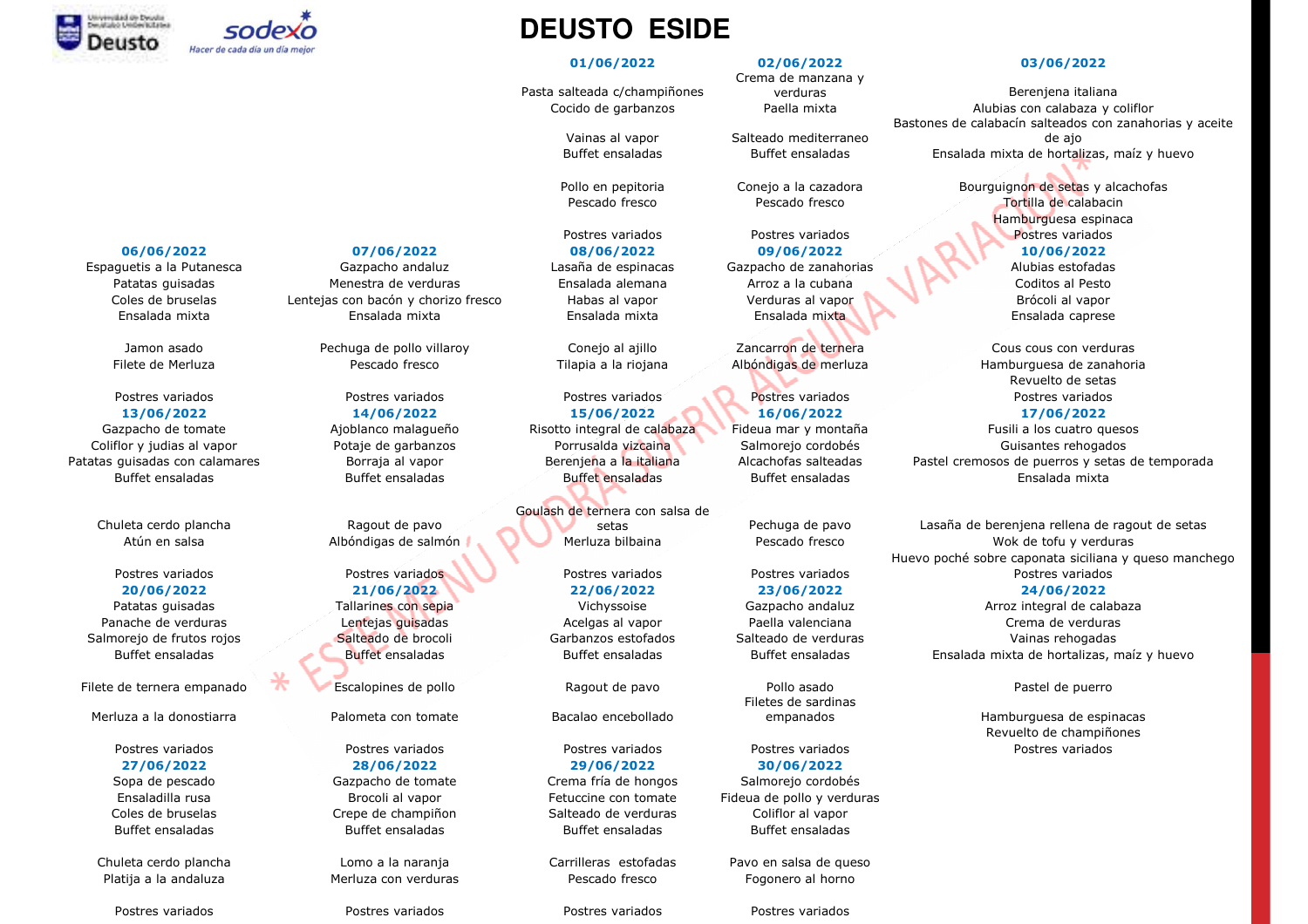



BruselazakEntsalada mistoa

Azalorea eta leka lurrunetan Txitxirio-potajea Porrusalda Cordobako salmorejo Ilar sueztituta Patata gisatuak txibiekin borraja lurrunetan Alberjinia Italiar erara Orburuak salteatuak Porru-panaxea<br>Enterlada mistoria Botsalada mistoria Botsalada mistoria Enterlada mistoria enterlada mistoria enterlada misto

Pasta putanesca erara Gazpatxoa Andaluziar erara Espinaka lasagna Azenario gazpatxoa Indaba erregosiak Patata egosiak Barazki-menestra Patata egosiak Arroza kubatar erara Pasta pesto saltsarekin<br>Pasta pesto saltsarekin Dilista gisatuak hirugiharra eta txorizoarekinEntsalada mistoa Entsalada mistoa Entsalada mistoa Entsalada mistoa Entsalada caprese

Askotariko postreak Askotariko postreak Askotariko postreak Askotariko postreak Askotariko postreak **13/06/2022 14/06/2022 15/06/2022 16/06/2022 17/06/2022** Tomate gazpatxoa Malagako baratxuri zuria Risotto Fideua Pasta gazta saltsarekin

Askotariko postreak Askotariko postreak Askotariko postreak Askotariko postreak Askotariko postreak **27/06/2022 28/06/2022 29/06/2022 30/06/2022**

Platuxa andaluziar erara Legatza barazkiekin Arrain freskoa Ikazkina labean

## **DEUSTO ESIDE**

Entsalada mistoa entsalada mistoa entsalada Entsalada mistoa entsalada mistoa entsalada mistoa entsalada mistoa<br>Entsalada mistoa entsalada mistoa entsalada mistoa entsalada mistoa entsalada mistoa entsalada mistoa entsalad

Txekor-xerra arrautzaztatuta Txita eskalopinak Indioilarraren ragout erregosia Oilasko errea Porru-panaxea

Arrain-zopa Tomate gazpatxoa Onddo krema hotza Salmorejo

## **01/06/2022 02/06/2022 03/06/2022**

**06/06/2022 07/06/2022 08/06/2022 09/06/2022 10/06/2022**

n alemaniar entsalada Barazkiak lurrunetan Brokolia lurrunetan Brokolia lurrunetan Brokolia lurrunetan Brokolia lurrunetan Brokolia lurrunetan Brokolia lurrunetan Brokolia lurrunetan Brokolia lurrunetan Brokolia lurrunetan

Oilasko-izter erreak Villaroy oilasko-bularra Untxi baratxuriarekin Zangar erregosia (Untxi barazkiekin Cous cous barazkiekin Zangar erregosia Cous cous barazkiekin Cous cous barazkiekin (Untxi barazkiekin zubarazkiekin zu

Askotariko postreak askotariko postreak Askotariko postreak Askotariko postreak Askotariko postreak Askotariko<br>22/06/2022 م 1/06/2022 م 22/06/2022 م 22/06/2022 م 22/06/2022 م 22/06/2023 م 24/06/2022 **20/06/2022 21/06/2022 22/06/2022 23/06/2022 24/06/2022** Barazki panache Dilista gisatuak Zerba lurrunetan Paella Valentziar erara Barazki krema Udaberriko Biribikia Brokoli salteatuta Txitxirio erregosiak Barazki salteatuak Leka sueztituak

Entsalada errusiarra Brokolia lurrunetan Pasta tomatearekin Oilasko eta barazki-fideua Bruselazak Txanpinoi krepea Barazki salteatuak Azalorea lurrunetan Entsalada mistoa Entsalada mistoa Entsalada mistoa Entsalada mistoa

Txerri-txuleta plantxan Txerri-solomoa laranja saltsan Masail erregosia Indioilarraren gazta-saltsarekin<br>Platuxa andaluziar erara Legatza barazkiekin Arrain freskoa Ikazkina labean

Askotariko postreak Askotariko postreak Askotariko postreak Askotariko postreak

Pasta txanpinoiekin Sagarra eta barazki krema Gorgonzola, madari eta intxaur risottoa<br>Tadabak kalabaza eta azalorearekin Txitxirioak **Indabak kalabaza eta azalorearekin**<br>Indabak kalabaza eta azalorearekin kalabazin makilak azenarioekin Leka lurrunetan Mediterranear salteatua Kalabazin makilak azenarioekin Entsalada buffeta Entsalada buffeta Entsalada mistoa

Oilasko-izterrak pepitorian Untxi gisatuak Bourguignon perretxiko eta orburuekin<br>Arrain freskoa Arrain freskoa Arrain freskoa Batata-tortilla Arrain freskoa Arrain freskoa Patata-tortilla Rosti begetarianoaAskotariko postreak Askotariko postreak Askotariko postreak Askotariko postreak Askotariko postreak<br>Askotariko postreak Askotariko postreak Askotariko postreak Askotariko postreak

Legatza-xerra Arrain freskoa Tilapia errioxar erara Arrain haragi-bolak saltsan Azenario-hanburguesa Perretxiko nahasiaAskotariko postreak

Txerri-txuleta plantxan Indioilarraren ragouta Txerri burualdea erreta Indioilar paparra indioilar experiena lasagna<br>Atun caltean India barazi bolak saltean Legatza Bilbeke erata Music Arrai freekea . Atun saltsan Izokin haragi-bolak saltsan Legatza Bilboko erara Arrain freskoa Arrautz potxatua Siziliako caponata eta Mantxego gaztaren Arrain freskoa Arrautz potxatua Siziliako caponata e gainean Askotariko postreak

Patata egosiak Tallarinak sepiarekin Vichyssoise Gazpatxoa Andaluziar erara Arroz integrala kalabazarekin Entsalada mistoa heren entsalada mistoa heren Entsalada mistoa heren entsalada mistoa entsalada mistoa entsalada mistoa<br>Entsalada mistoa heren Entsalada mistoa

Legatza Donostiko erara Krispeta tomatearekin Bakailaoa tipularekin Arrain freskoa ziazerba ziazerba hanburguesa<br>Arrain Arrainei anharia Txanpinoi-nahasiaAskotariko postreak